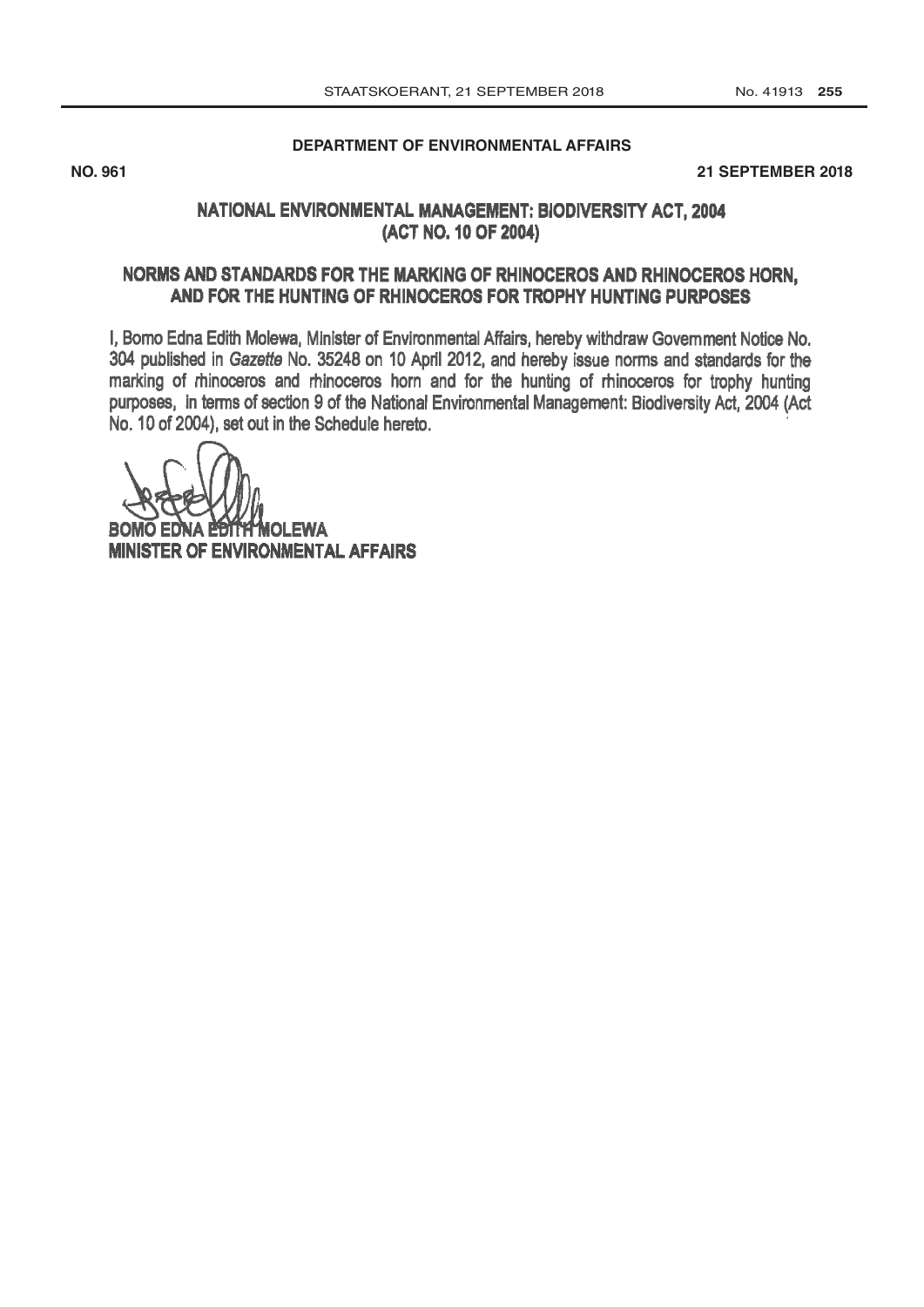# **CONTINUES ON PAGE 258 - PART 3**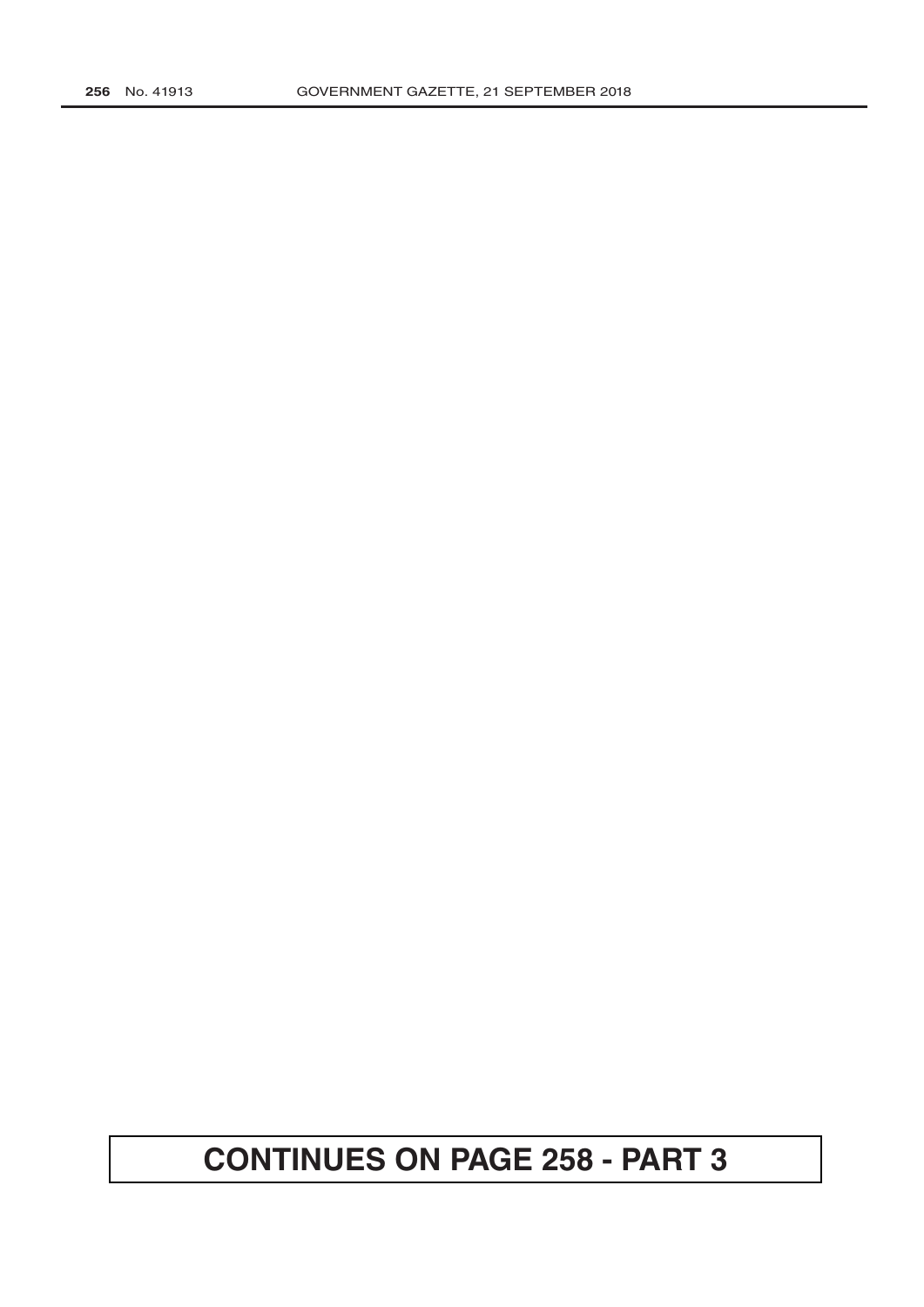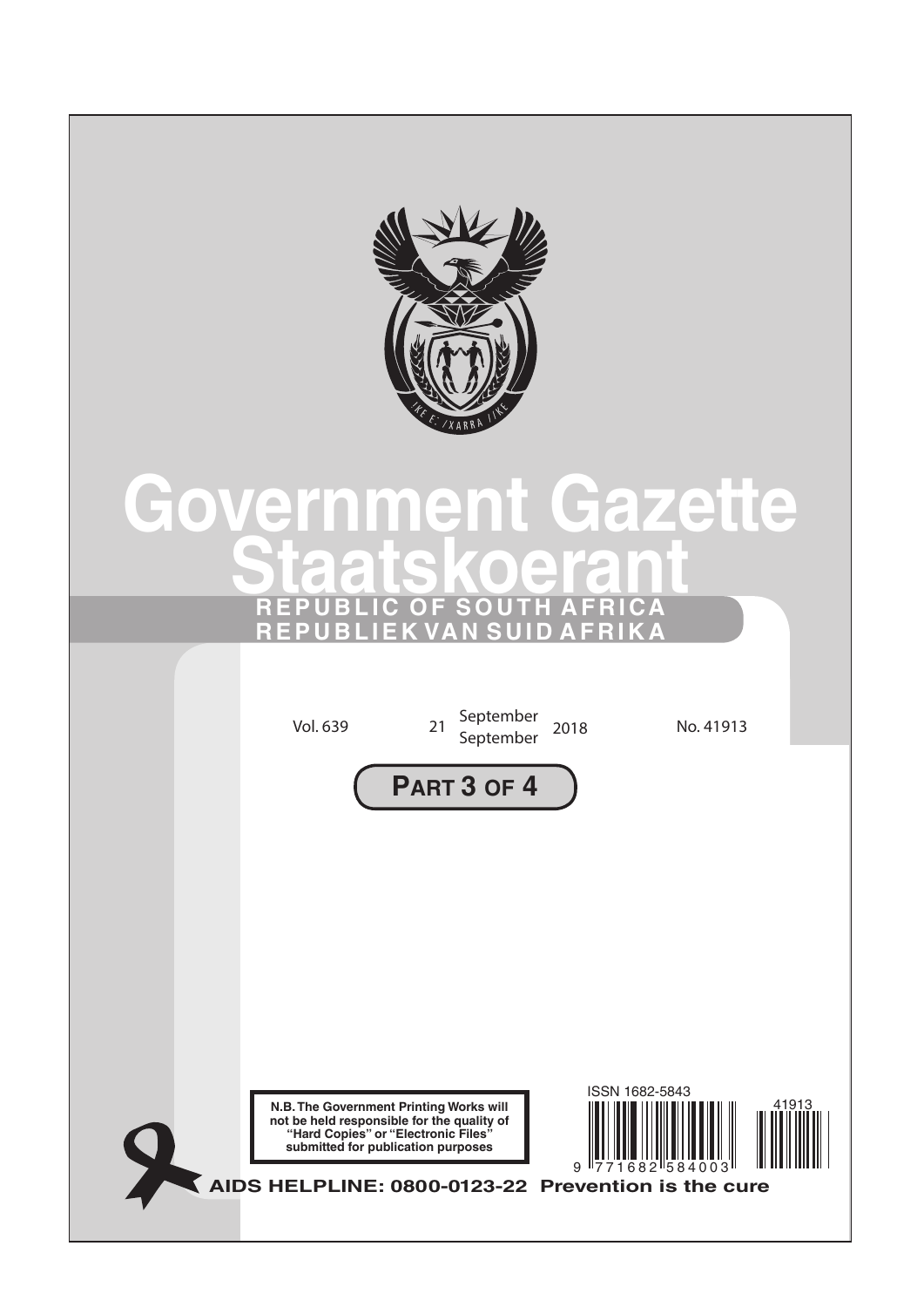### **SCHEDULE**

#### 1. DEFINITIONS

In this Schedule, unless the context indicates otherwise, a word or expression defined in the National Environmental Management: Biodiversity Act, 2004 (Act No. 10 of 2004) has the same meaning, and-

"applicable blodlversity legislation" means legislation in terms of which biodiversity matters are regulated, either at a provincial level in a province or at a national level;

" Blodiversity Act" means the National Environmental Management: Biodiversity Act, 2004 (Act No. 10 of 2004);

"CAS number" means the number allocated to a case docket when a criminal investigation is registered in terms of the Case Administration System of the South African Police Service;

"dart" means the chemical immobilization of a live rhinoceros by any means, method or device, using a tranquillizing, narcotic, immobilizing, or similar agent, for the purpose of restraining or anaesthetizing such live rhinoceros:

"duly authorized person" means a person authorized by means of a permit issued in terms of the Biodiversity Act, but excludes the hunting client;

"genetic profiling" means the use of biotechnology to identify the unique characteristics of a live rhinoceros or rhinoceros horn for forensic or diagnostic purposes;

"hunting client" means a person who is not a citizen of the Republic or a permanent resident within the Republic, and who pays or rewards any other person for, or in connection with, the hunting of a rhinoceros;

"hunting outfitter" means a person who is authorized in terms of applicable biodiversity legislation to operate as a hunting outfitter, and assigns a similar meaning to a hunting contractor referred to in terms of provincial biodiversity legislation;

"hunting trophy" means a horn, tooth, hide, skin, hair, or any readily recognizable part or derivative of a rhinoceros, whether processed or not, and which is kept as a memento of the hunt;

"local hunter" means a hunter who is a citizen of the Republic or a permanent resident within the Republic;

"management purposes" means the carrying out of a restricted activity directed towards the management of a rhinoceros, and includes, but is not limited to, the-

- (a) conveyance, movement or otherwise translocation of a rhinoceros;
- (b) marking of a rhinoceros or rhinoceros horn;
- (c) collection of a DNA sample; or
- (d) dehorning of a rhinoceros;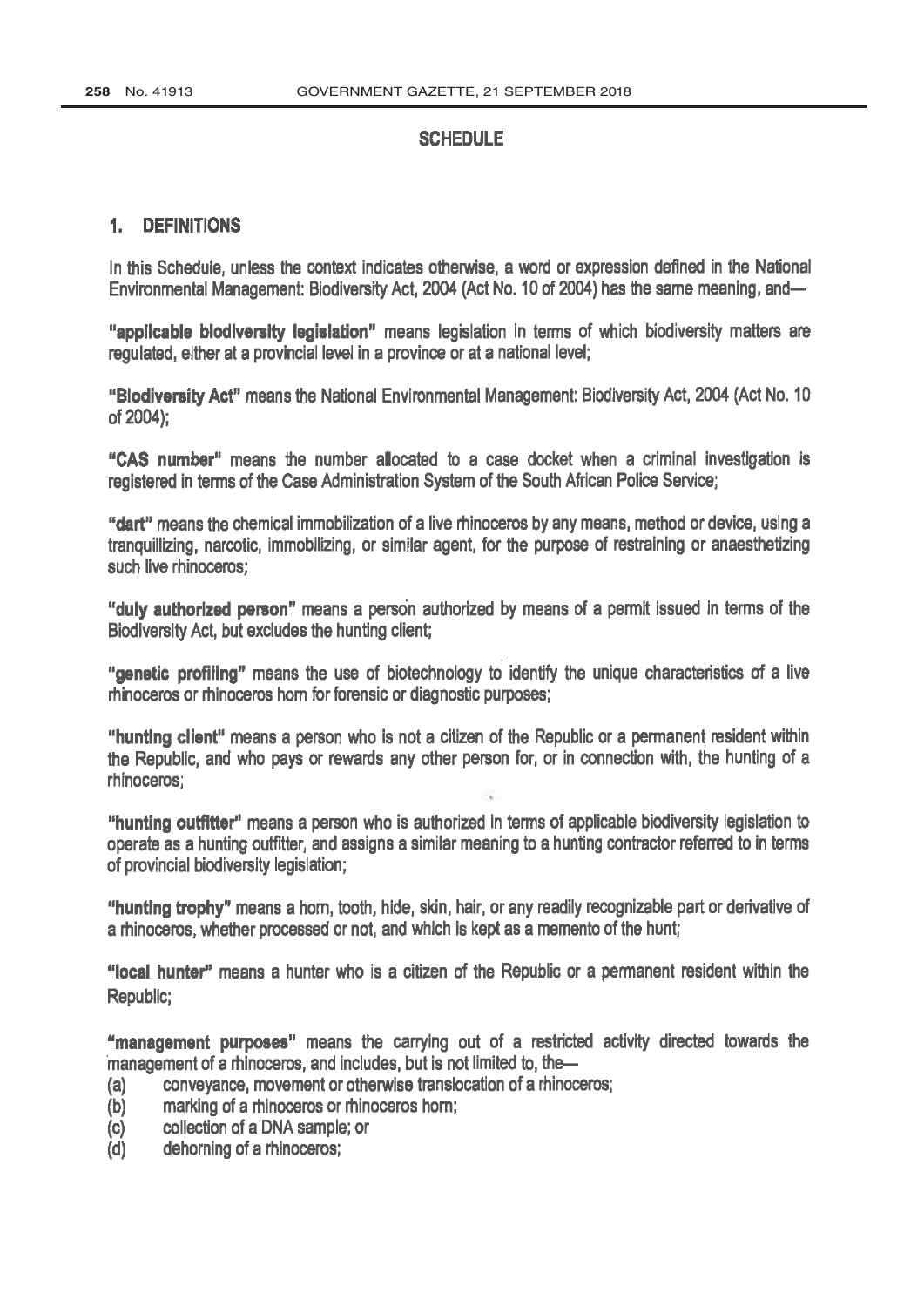"microchip" means a device that assigns a unique identification code to the rhinoceros or rhinoceros horn;

"national database" means a database developed by the Department and used by an issuing authority for the recording of information relating to rhinoceros horn stock piles;

"professional hunter" means a person who is authorized in terms of applicable biodiversity legislation to operate as a professional hunter;

"Republic" means the Republic of South Africa;

"rhinoceros horn" means the whole horn, or any part or cut piece of the horn of a rhinoceros, whether polished or unpolished, in any form whatsoever or howsoever changed from its original form, and includes rhinoceros hom in its powdered form or shavings of rhinoceros hom;

"SABS" means the South African Bureau of Standards;

"taxidermy" means a facility where a skin, hom or any other derivative of a rhinoceros is treated, prepared or mounted, or where such skin, horn or other derivative is transformed or processed into a curio;

"TOPS Regulations" mean the regulations pertaining to listed threatened or protected species and promulgated in terms of section 97 of the Biodiversity Act;

`veterinarian" means a person registered with the South African Veterinary Council to operate as such.

## 2. APPLICATION OF THESE NORMS AND STANDARDS

- These norms and standards apply to species of rhinoceros that are listed as threatened or  $(1)$ protected in terms of section 56 of the Biodiversity Act.
- (2) The provisions of these norms and standards must be read alongside the provisions of the TOPS Regulations.
- (3) The provisions of these norms and standards as far as it relates to the marking of live rhinoceros and rhinoceros horn, apply to all live rhinoceros contemplated in paragraph 3(1), and all individual detached rhinoceros horns, whether in private or state possession.
- (4) The provisions of these norms and standards as far as it relates to the hunting of rhinoceros, apply whether a hunt takes place on privately owned land or state land.

#### $3.$ **MARKING OF LIVE RHINOCEROS AND ANY RHINOCEROS HORN**

(1) When a live rhinoceros is required to be darted after the commencement of these norms and standards, irrespective of the purpose of the darting, and such rhinoceros has not been marked by means of a microchip before, or where an inserted microchip is no longer detectable, such darted rhinoceros must be marked by means of a microchip by the relevant issuing authority or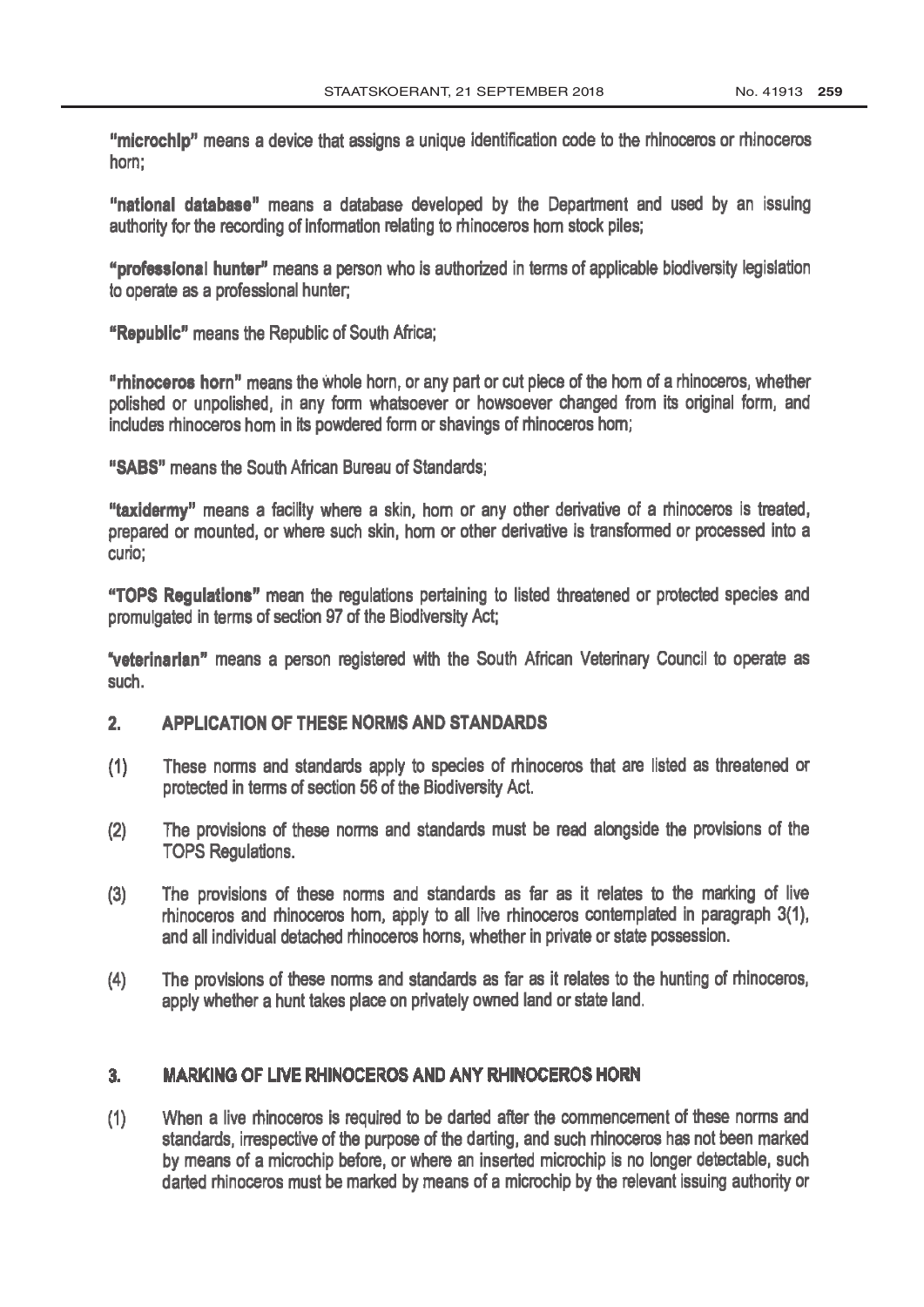a veterinarian, with one microchip behind the ear, close to the base of the ear, and one and of microchip in each of the horns that is 5cm or more in length, or by any other means of identification as approved by the Director -General.

- Any rhinoceros mortality, irrespective of the cause of such mortality, or theft of a rhinoceros  $(2)$ horn, must be reported to the issuing authority within 5 working days of discovering the death of such rhinoceros or the theft of such rhinoceros horn.
- If a person obtains a rhinoceros horn from a rhinoceros of which he or she is the owner, in any of the manners contemplated below, such owner must apply to the relevant issuing authority,  $(3)$ of the manners contemplated below, such owner must apply to the relevant issuing authority, within 5 working days of acquiring such rhinoceros horn, to have such rhinoceros horn marked if it is 5cm or more in length-
	- (a) mortality of such rhinoceros, irrespective of the cause of such mortality;
	- (b) dehorning of such rhinoceros; or<br>(c) where such rhinoceros has lost it
	- where such rhinoceros has lost its horn in any other manner.
- (4) A person, other than a person contemplated in subparagraph (3), who is in possession of rhinoceros horn that is 5cm or more in length, irrespective of the weight of such rhinoceros horn, must apply to the relevant issuing authority to have such horn marked in accordance with subparagraph (8).
- (5) When an application for the possession and marking of a detached rhinoceros horn, or for the marking of a detached rhinoceros horn, as the case may be, contemplated in subparagraph (3) or (4), is submitted to the relevant issuing authority, the measurements contemplated below, of each of the rhinoceros hom, must be provided by the applicant-<br>(a) base circumference:
	- (a) base circumference;<br>(b) length, measured ald
	- (b) length, measured along the inner curve;<br>(c) length, measured along the outer curve;
	- (c) length, measured along the outer curve; and (d) weight.
	- weight.
- (6) In addition to information on the measurements contemplated in subparagraph (5), the applicant must also submit photographs of suitable quality that allows for easy identification, of each rhinoceros horn.
- (7) Prior to the issuance of a possession permit by the relevant issuing authority, an official of such issuing authority must conduct an inspection of the rhinoceros horn contemplated in subparagraph (3) or (4), and verify the measurements contemplated in subparagraph (5), as supplied by the applicant.
- (a) An official of the relevant issuing authority must mark the rhinoceros horn contemplated in subparagraph  $(3)$  or  $(4)$ -
	- (a) by means of a microchip, or by any other means of identification as approved by the Director -General; and
	- (b) with indelible ink or by means of punch die, using the formula ZA/serial number/year/weight/RH, if the rhinoceros horn or part thereof is 5cm or more in length (the year referred to in the ZA number must reflect the year of recovery or acquisition of the rhinoceros horn from the wild).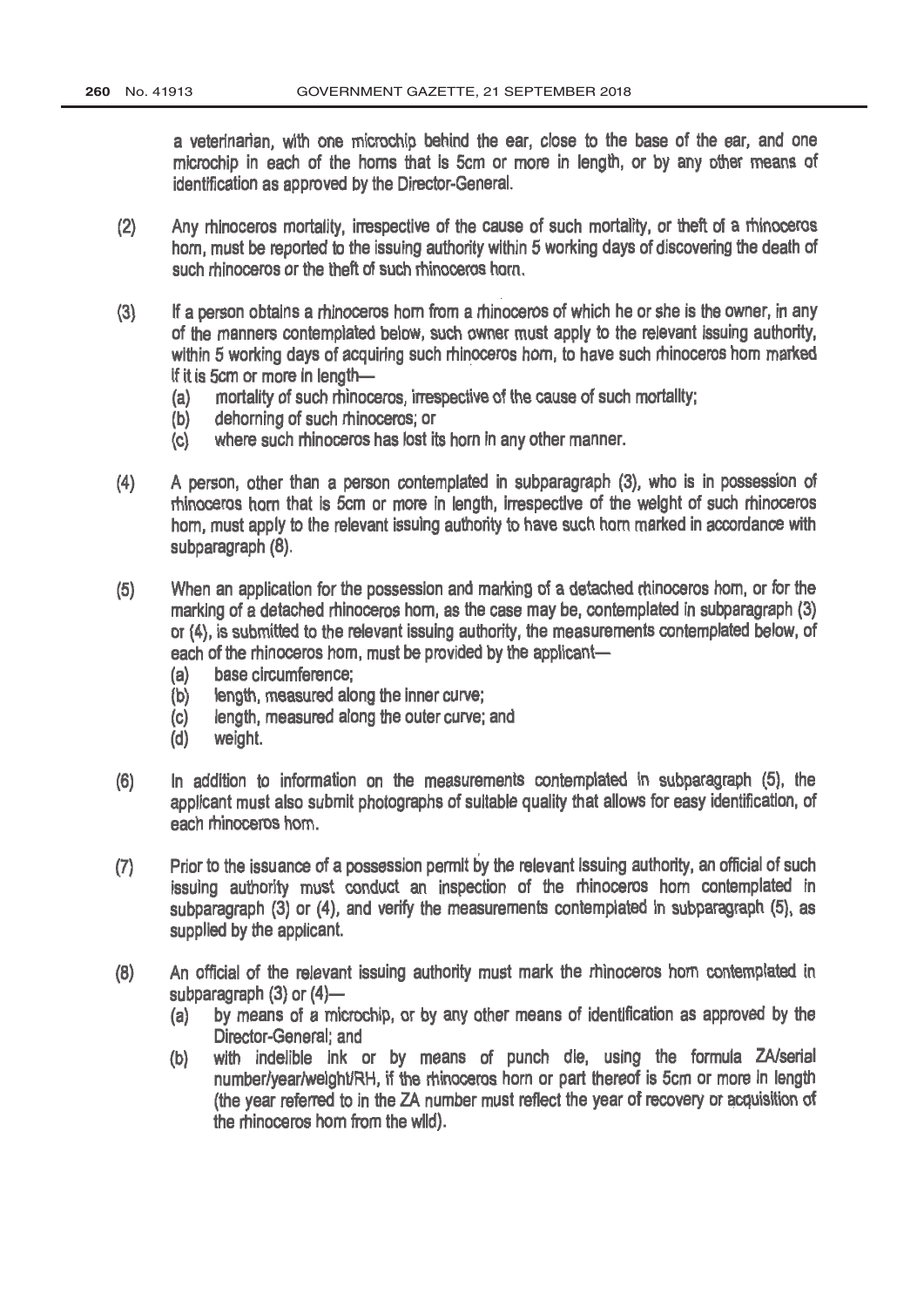- (9) The rhinoceros horn contemplated in subparagraph (3) or (4) does not need to be marked by means of a microchip, if such rhinoceros horn has been marked before by means of a microchip and such microchip is still detectable.
- (10) In the case of a rhinoceros horn that has been seized from a person who obtained such rhinoceros horn unlawfully, or is reasonably suspected to have been obtained unlawfully, such rhinoceros horn must, in addition to the means contemplated in subparagraph (8), also be marked in indelible ink to indicate the CAS number.
- (11) The owner of a rhinoceros or rhinoceros horn is responsible for the actual costs incurred by the issuing authority to purchase microchips for the purpose of marking such rhinoceros or rhinoceros horn.
- (12) A microchip may not be re -used and must be destroyed when it is no longer in use for identification of the original recipient.
- (13) The microchip numbers with which a rhinoceros or rhinoceros horn have been marked must be recorded on the possession permit, if such possession permit is required in terms of applicable biodiversity legislation.
- (14) In the case of the marking of a rhinoceros or rhinoceros horn by means of a microchip, only a 10-digit microchip may be used.
- (15) Unless specified otherwise by the Minister, the owner of a rhinoceros horn must keep such rhinoceros horn in an unmovable safe that is compliant to SANS 953-1 and 953-2 to prevent or minimize the risk of theft of such horn.
- (16) Issuing authorities must ensure that the information relating to the marking of all rhinoceros horn contemplated in subparagraph (9), as well as any changes in respect of such markings, is recorded on the national database.

#### 4. MANAGEMENT OF THE HUNTING OF RHINOCEROS

- (1) Any application in connection with the hunting of a rhinoceros by a hunting client must be referred to the Department by the relevant issuing authority, in order for the Department to make a recommendation in respect of the requirement contemplated in subparagraph (8) below, and for the Department to verify the information contemplated in subparagraph (3) below.
- (2) Any application for the hunting of black rhinoceros must be considered in accordance with the provisions of the Biodiversity Management Plan for black rhinoceros, published in terms of section 43 of the Biodiversity Act.
- (3). In addition to the application for a rhinoceros hunting permit, the following supporting information in respect of the hunting client to which the application relates, must be submitted to the issuing authority--
	- (a) proof of membership of a hunting association in the country of usual residence of the hunting client (if applicable). The hunting association must be recognised by the government of the country of residence of the hunting client;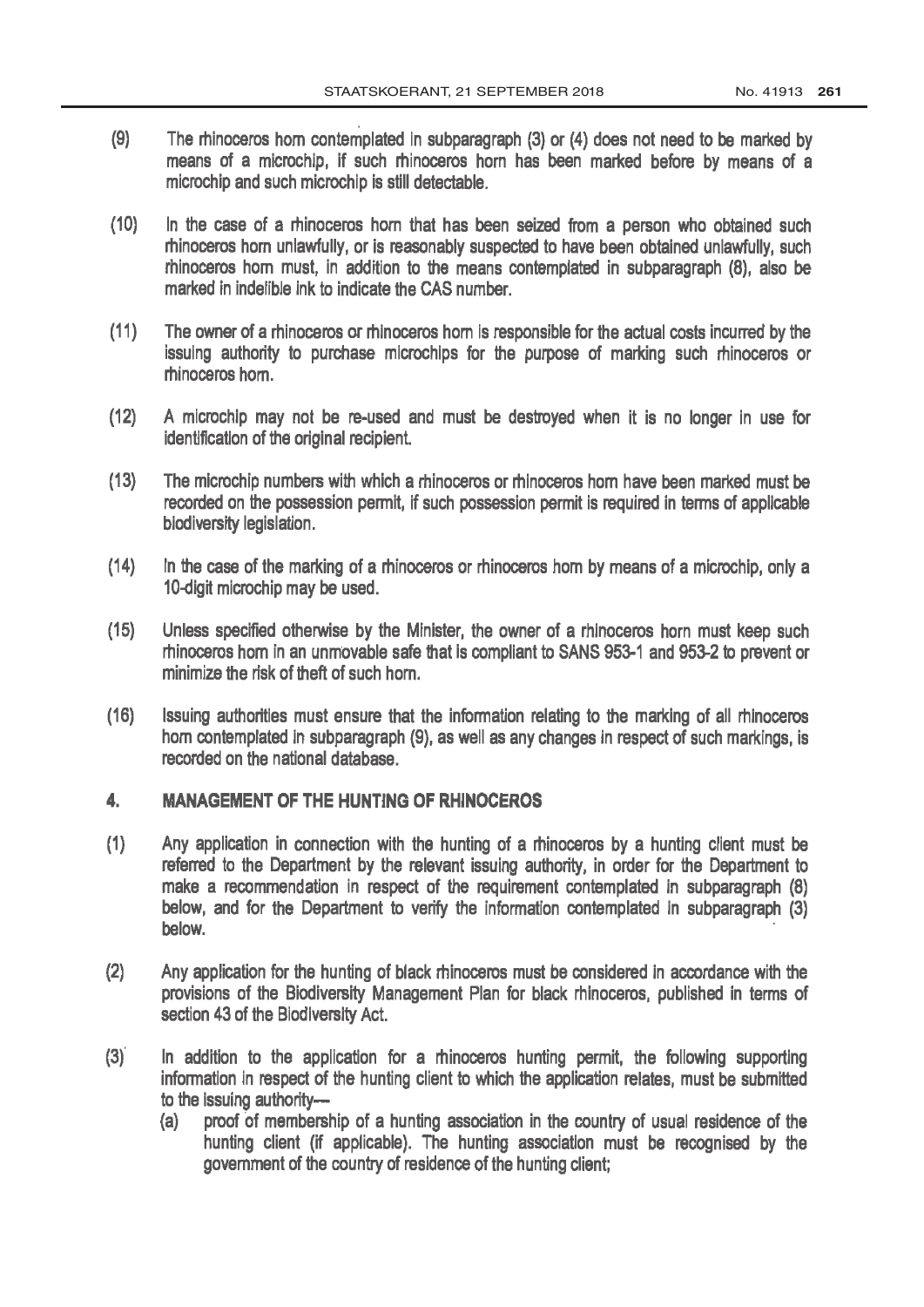- (b) a Curriculum vitae, indicating his or her hunting experience in his or her country of usual residence; and proof of previous experience in the hunting of any mammalian game species indigenous to Africa;
- (c) a certified copy of the hunting client's passport; and
- (d) any additional relevant information that may be required by such issuing authority.
- (4) The Department must verify the information contemplated in subparagraph (3) with the Management Authority of the country of usual residence of the hunting client, and make a recommendation on the application within 15 working days after receipt of the information from the relevant issuing authority.
- (5) In the event that the Department has not received a response from the Management Authority of the country of usual residence of the hunting client, within the time frame contemplated in subparagraph (4), it is the responsibility of the hunting client to obtain such response and to submit it to the Department, prior to the Department making a recommendation on the application to the relevant issuing authority.
- (6) When considering an application for the hunting of rhinoceros, the issuing authority must take into account whether the country of usual residence of the hunting client, where the rhinoceros horn and the rest of the hunting trophy will be imported to, has adequate legislation to ensure that such rhinoceros horn and the rest of the hunting trophy will be used for the purpose as indicated on the CITES export permit.
- (7) The hunting of rhinoceros must be strictly regulated by means of an individual hunting permit and may not be authorized in terms of a game farm hunting permit, to the extent applicable, or a provincial exemption permit. The relevant issuing authority may issue the hunting permit as an integrated hunting permit, the content of which must include the name of the hunting client and a clear description of the property where the hunt will take place.
- (8) A hunting client may hunt only one white rhinoceros for trophy purposes within a 12 -month period.
- (9) The permit authorizing the hunt must be signed by the hunter, whether such hunter is a hunting client or a local hunter, before commencement of the hunt.
- (10) A rhinoceros hunt must take place in the presence of an environmental management inspector from the issuing authority of the province concerned. All reasonable expenses incurred by such environmental management inspector to enable him or her to attend the hunt are at the cost of the issuing authority.
- (11) The environmental management inspector contemplated in subparagraph (10), whose contact details must be provided by the issuing authority, must be informed in writing by the hunting outfitter who organized the hunt, or the local hunter, as the case may be, of the date and place of the hunt, at least 48 hours before it takes place.
- (12) If the horns of the hunted rhinoceros have not already been marked by means of a microchip, the environmental management inspector contemplated in subparagraph (10) must mark the rhinoceros horns in accordance with the provisions of Paragraph 3(8).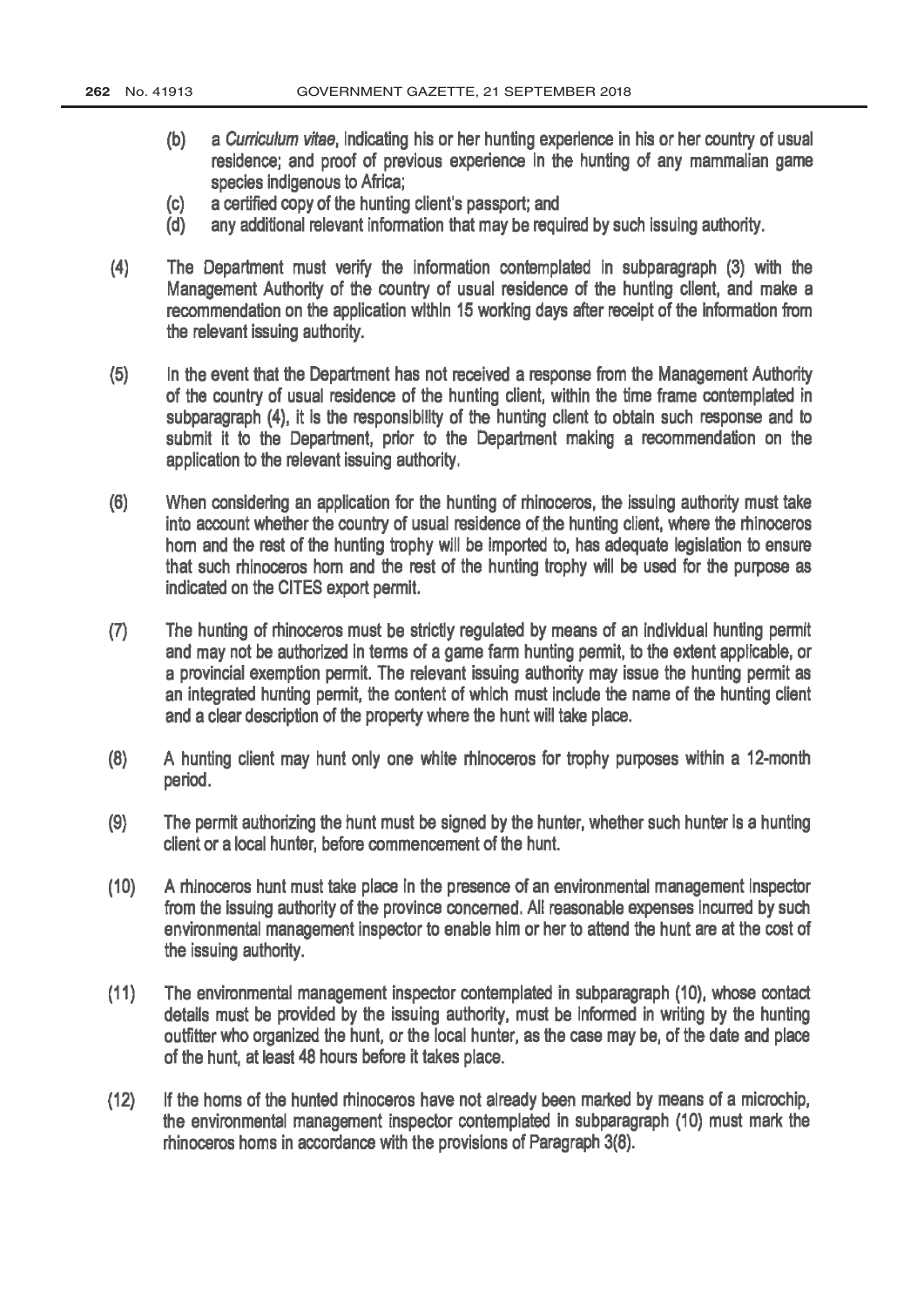- (13) The owner or the manager of the game farm where the hunt has taken place, as well as the environmental management inspector contemplated in subparagraph (10), must sign off the hunting permit immediately after completion of the hunt, to confirm the success of the hunt.
- (14) The environmental management inspector contemplated in subparagraph (10) must record the markings with which he or she has marked the horns of the hunted rhinoceros, on the hunting permit.
- (15) The environmental management inspector contemplated in subparagraph (10) must within 5 working days after completion of the hunt, report to the Department, on the template provided by the Department, information relating to the hunt, the relevant markings contemplated in subparagraph (12), as well as proof that the sample(s) contemplated in Paragraph 5(1) have been sent to the facility contemplated in Paragraph 5(5).
- (16) The professional hunting register must be completed by the professional hunter who accompanied the hunting client during the hunt, immediately after completion of the hunt. The environmental management inspector contemplated in subparagraph (10) must indicate the markings contemplated in subparagraph (12) on the professional hunting register.
- (17) The horns of the hunted rhinoceros, together with the rest of the hunting trophy, must be transported by a duly authorized person from the address where the hunt took place, directly to the taxidermy or similar facility to be processed and prepared for exportation. The transport of the horns as part of the hunting trophy may only be authorised in terms of an individual transport permit issued by the relevant issuing authority, and may not be authorised in terms  $of-$ 
	- (a) a standing permit; or
	- (b) in combination with the hunting permit, except in the case of a local hunter.
- (18) The permit authorizing the hunt of the rhinoceros, the permit authorizing the transport of the horns and the rest of the trophy, and a copy of the professional hunting register must accompany the rhinoceros hunting trophy, including the horns, when being transported between destinations.
- (19) The owner of a taxidermy must, within 24 hours of receipt of the rhinoceros horns, report the following information to the Department-
	- (a) date of receipt of the rhinoceros horns;
	- (b) weight of the rhinoceros homs;
	- (c) markings contemplated in Paragraph 3(8), of the rhinoceros horns; and
	- (d) numbers of the hunting permit, transport permit and professional hunting register.
- (20) The owner of a taxidermy must keep a register that contains as a minimum the information contemplated in subparagraph (19). The register must be kept on site and must, upon request, be made available to the issuing authority or an environmental management inspector for inspection.
- (21) The relevant provincial issuing authority must record information in respect of the hunting of a rhinoceros on a database developed by the Department for this purpose.
- (22) The horns of a rhinoceros that was hunted as a trophy may not be exported in hand or personal baggage.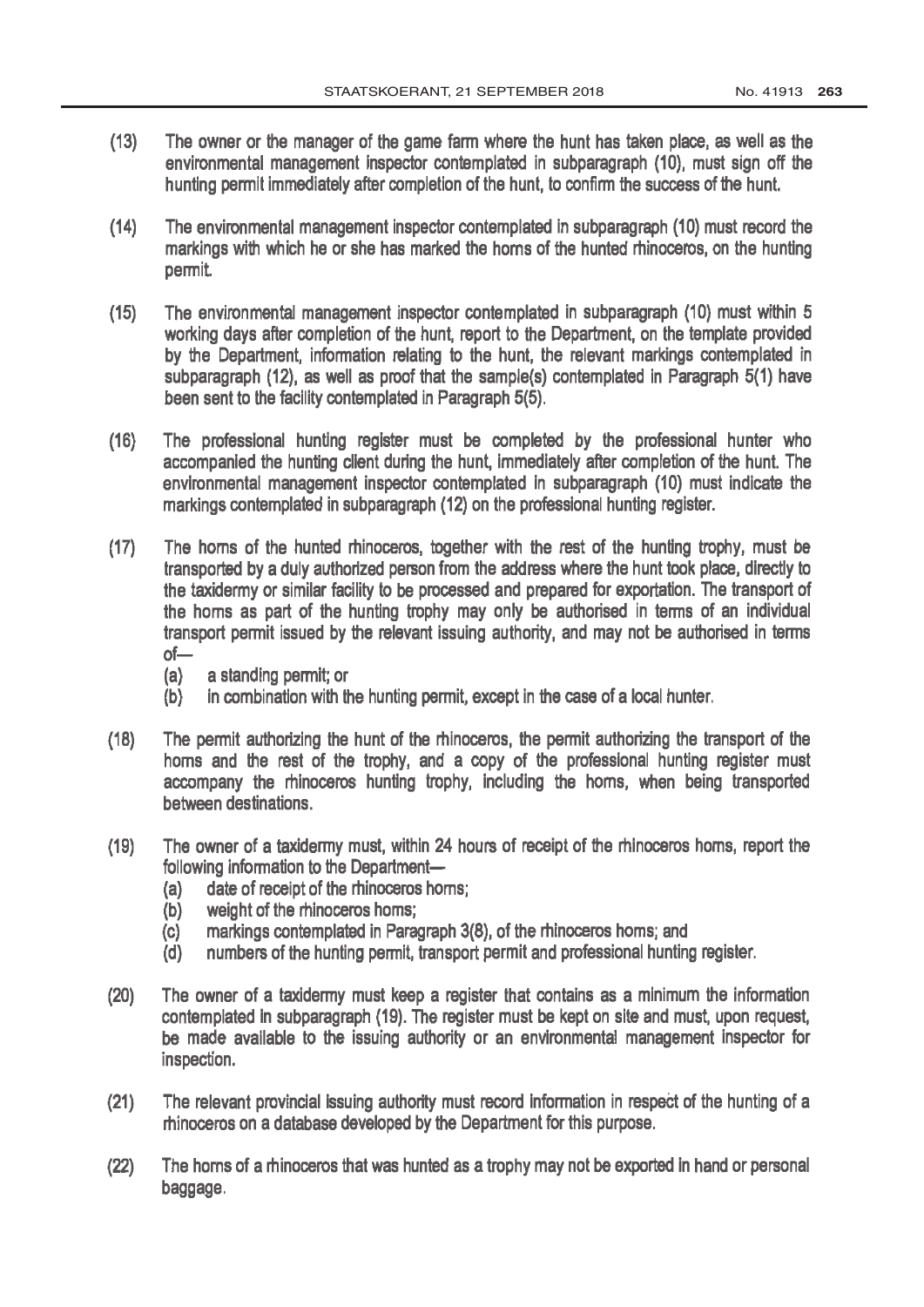- (23) The relevant provincial issuing authority must refer an application for the export of a rhinoceros hunting trophy to the Department in terms of General Notice No. 431, published on 13 June 2014 in the Gazette, No. 37736, in order for the Department to consider the application and make a recommendation in respect thereof.
- (24) In support of an application contemplated in subparagraph (23) above, the relevant issuing authority must submit a copy of the signed-off hunting permit contemplated in subparagraph (13) above, and a copy of the report contemplated in subparagraph (15) above, to the Department.
- (25) If rhinoceros horns are exported as a hunting trophy, such horns may only be exported if accompanied by the necessary export permits, or an integrated export permit, as the case may be, relating to threatened or protected species and the Convention on International Trade in Endangered Species of Wild Fauna and Flora (CITES), issued in terms of Chapter 7 of the Biodiversity Act.
- (26) The CITES export permit, or the integrated export permit, as the case may be, for the rhinoceros hunting trophy must be presented to an environmental management inspector, for inspection prior to the export of the trophy. The export permit must be endorsed by the environmental management inspector, or by an official from any other border law enforcement agency mandated to perform this function.

#### 5. PROCEDURE FOR THE COLLECTION OF DNA SAMPLES

- (1) Samples for the purpose of genetic profiling must be collected in any of the following circumstances-
	- (a) for treatment, translocation or any other management purpose, in which case a horn and a cellular sample, such as a blood or a skin sample, must be collected;
	- (b) of detached horns contemplated in paragraphs 3(3) or 3(4), or obtained through the hunting of a rhinoceros; or
	- (c) an unlawfully killed rhinoceros, in which case, to the extent possible, a horn and a cellular sample must be collected.
- (2) Subparagraph (1) does not apply if the genetic profiling in respect of a particular rhinoceros or rhinoceros horn has already been performed.
- (3) The samples contemplated in subparagraph (1) must be collected by using the DNA kits as approved by the Forensic Services Division of the South African Police Service.
- (4) The samples contemplated in subparagraph (1) above must be collected by the following persons-
	- (a) in the case of samples contemplated in subparagraph  $(1)(a)$ , a-
		- (i) cellular sample by a veterinarian; and
		- (ii) horn sample by a veterinarian, or an environmental management inspector who has been adequately trained and certified in the collection of DNA samples;
	- (b) in the case of horn samples contemplated in subparagraph (1)(b), by the relevant environmental management inspector, who has been adequately trained and certified in the collection of DNA samples; or